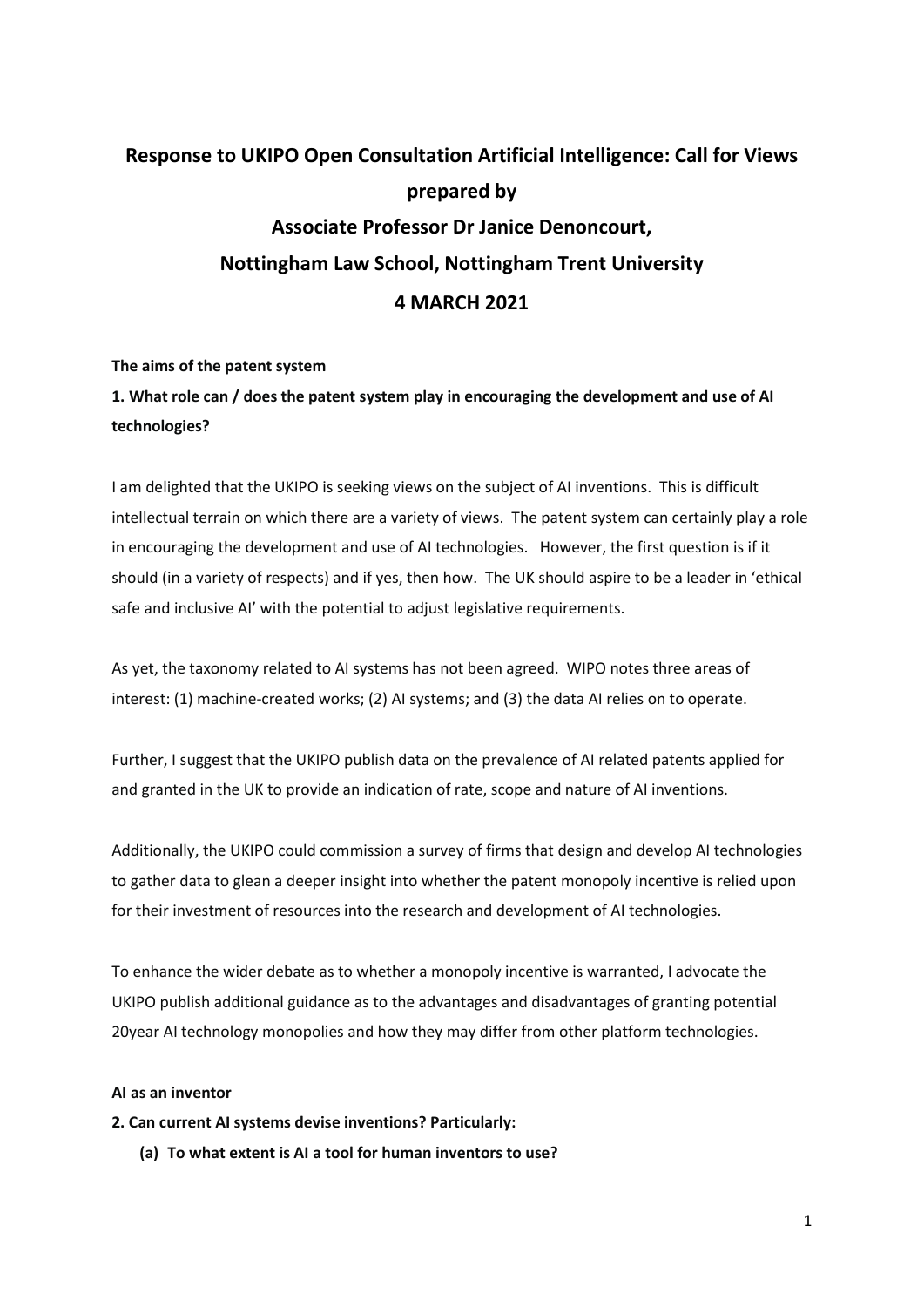- (b) Could the AI developer, the user of the AI, or the person who constructs the datasets on which AI is trained, claimed inventorship?
- (c) Are there situations when a human inventor cannot be identified?

Although AI systems may devise inventions, I am not convinced that compelling arguments have been put forward to explain why there is a 'need' to reward AI by naming the non-human AI system as inventor. While further analysis and research is needed, I suggest that humans should have involvement in the invention process and/or responsibility as 'controller'.

With respect to situations where a human inventor cannot be identified, I recommend that the UKIPO commission a high-level expert group of technology ethics experts to recommend key principles and ethical implications, risks and rewards. For example, in December 2019 the University of Montreal released the Montreal Declaration of Responsible AI, a document agreed upon by 100 different experts comprised of technology professionals and ethicists.

It may be that a new protocol requiring human involvement in problem identification, directing and overseeing AI systems to ensure they are ethical, safe and inclusive could meet the human inventor requirement under the s.7(3) Patent Act 1977.

### 3. Should patent law allow AI to be identified as the sole or joint inventor?

I agree with the current approach of the UKIPO hearing decision in matter involving the AI machine DABUS that a non-human inventor cannot be regarded as an inventor under the Patent Act 1977.

I advocate that a 'cautious approach' is necessary and that to allow AI systems to be designated as a non-human inventor is premature as there are too many unknown consequences, especially as the patent law system does not operate in isolation. There are potential social, safety, inclusivity as well as economic consequences. I am guided by Professor Nick Bostrum, Oxford University and author of Superintelligence: Paths, Dangers and Strategies (2016) and his view that 'superintelligence is the most daunting challenge humanity has ever faced'. AI technology has given rise to numerous ethical dilemmas and controversies and these should be carefully studied to avoid any potential unintended consequences. A cautious approach is also advocated in the USPTO's Public Views on Artificial Intelligence and Intellectual Property Policy published in October 2020 (see USPTO\_AI-Report\_2020- 10-05.pdf).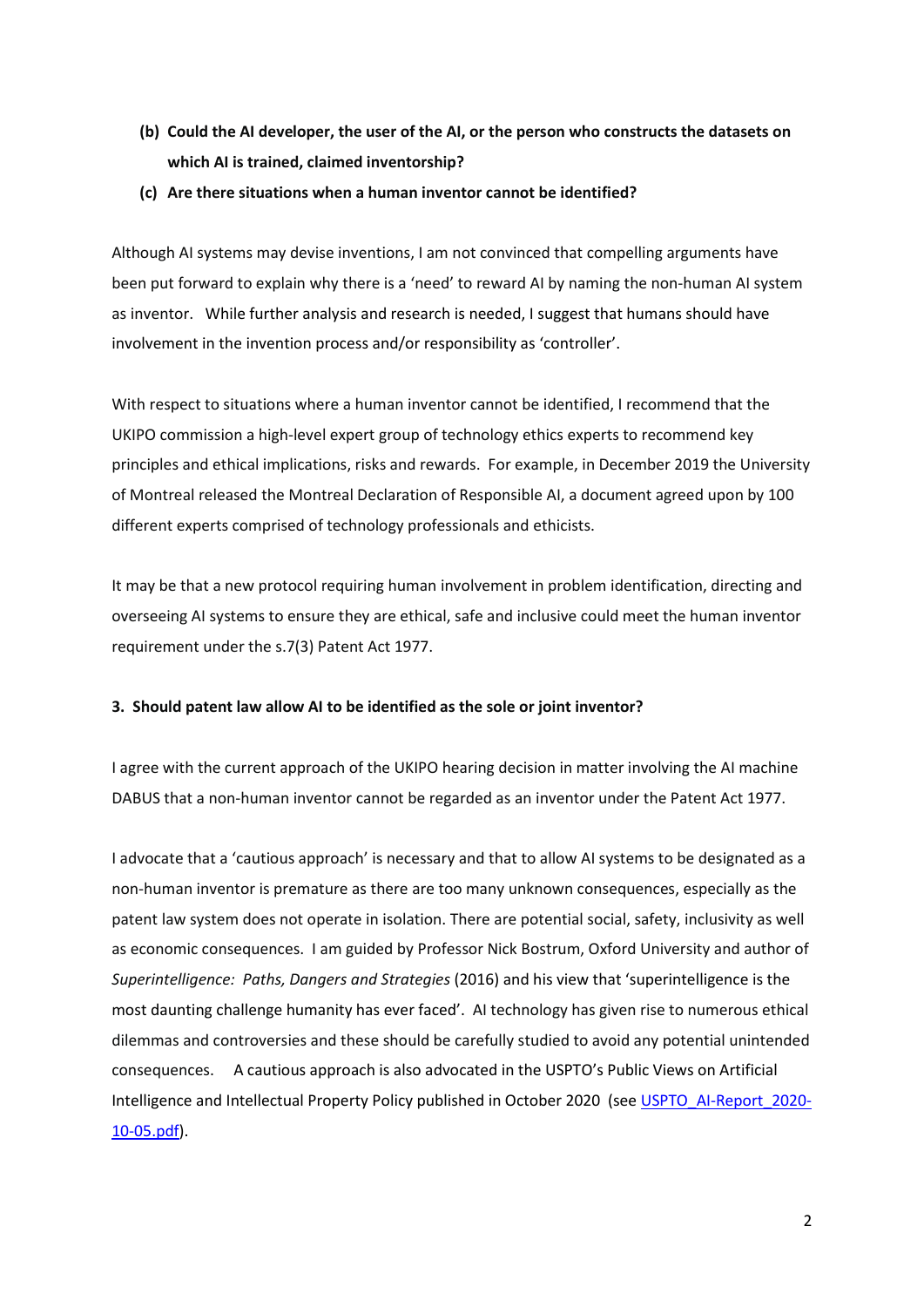I recommend that different approaches be modelled or be the the subject of 'sandbox' exercises as is common in several disciplines, notably the accounting discipline.

However, I suggest that a new protocol could be devised to ensure human involvement in directing and overseeing AI systems to ensure they are ethical, safe and inclusive. Potentially, such a protocol could provide the basis for potentially meeting the human inventor requirement under the s.7(3) Patent Act 1977.

# 4. If AI cannot be credited as an inventor, will this discourage future inventions being protected by patent? Would this impact on innovation developed using AI? Would there be an impact if inventions were kept confidential rather than made public through the patent system?

I acknowledge WIPO's position that 'AI is increasingly driving important developments in technology and business. It is being employed across a wide range of industries with impact on almost every aspect of the creation' and this raises a number of policy questions' (see Artificial Intelligence and Intellectual Property Policy (wipo.int) ).

If AI cannot be credited as an inventor, an alternative approach could involve creating a new system similar to that developed to reward database rights. Currently there are two types of IP protection for databases: *sui generis* data base rights and copyright. Both allow the owner to control certain uses of their database. The UK implemented the directive through the Copyright and Rights in Databases Regulations 1997.

#### 5. Is there a moral case for recognising AI as an inventor in a patent?

A moral case for recognising AI as an inventor in a patent is not obvious. It is unclear how an AI system would respond to being noted as inventor or not.

## 6. If AI was named as sole or joint inventor of a patented invention, who or what should be entitled to own the patent?

The law currently recognises individual human and the corporate legal personality of companies as owners of property such as patents. Companies have human controllers, namely the board of directors, who have collective and personal liability under the various UK company legislation and soft law codes to regulate behaviour.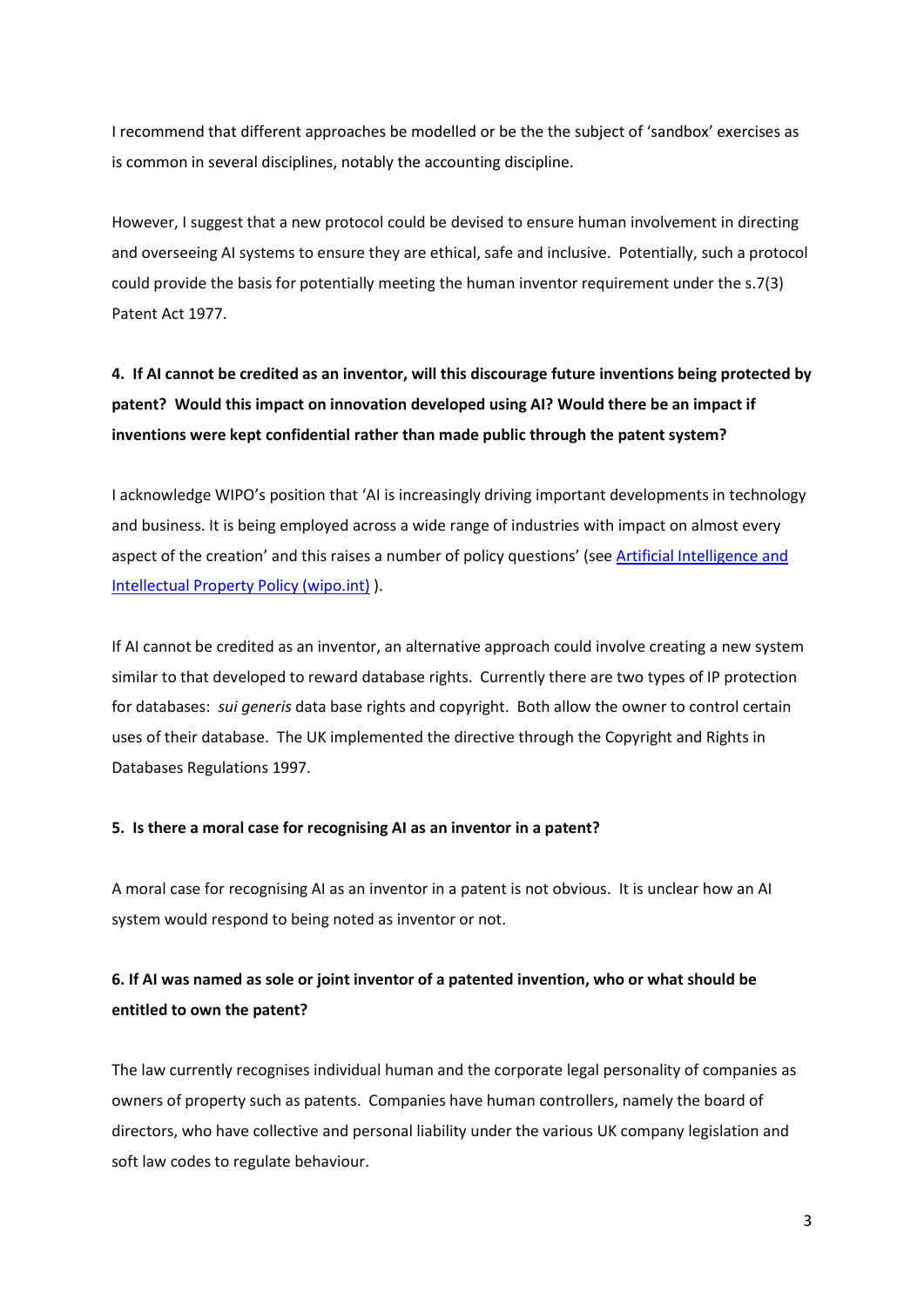I again recommend a cautious approach and affording an AI system itself ownership rights is premature. It may be that rather than conceive of ownership as we now know it, a different approach might be designed in the time to come, however further research is needed.

#### Conditions for grant of a patent

7. Does the current law or practice cause problems for the grant of patents for AI inventions in the UK?

On this point I support the views of the Chartered Institute of Patent Attorneys (CIPA), the representative body for the patent attorney profession, experts in patent law and practice, which should be highly regarded.

I would note however, that the current UK and international patent registration system relies on highly skilled patent examiners and thus patent examination of AI patents is a likely resource issue that needs to be managed to ensure that the legal requirements of the patent legislation is met.

#### 8. Could there be patentability issues in the future as AI technology develops?

I can envisage that certain types of AI inventions that are deemed not to be ethical, safe and inclusive should be excluded from patentability and the patent monopoly privilege.

I draw the UKIPO's attention to the Norman AI system (described as "psychopath") developed by the Massachusetts Institute of Technology (MIT) with the express purpose of demonstrating that AI cannot be unfair and biased unless such data is fed into it.

#### Exclusion from patent rights

9. How difficult is it to secure patent protection for AI inventions because of the list of excluded categories in UK law? Where should the line be drawn here to best stimulate AI innovation?

On this point I support the views of the Chartered Institute of Patent Attorneys (CIPA), the representative body for the patent attorney profession, experts in patent law and practice, which should be highly regarded.

10. Do restrictions on the availability of patent rights cause problems for ethical oversight of AI inventions?